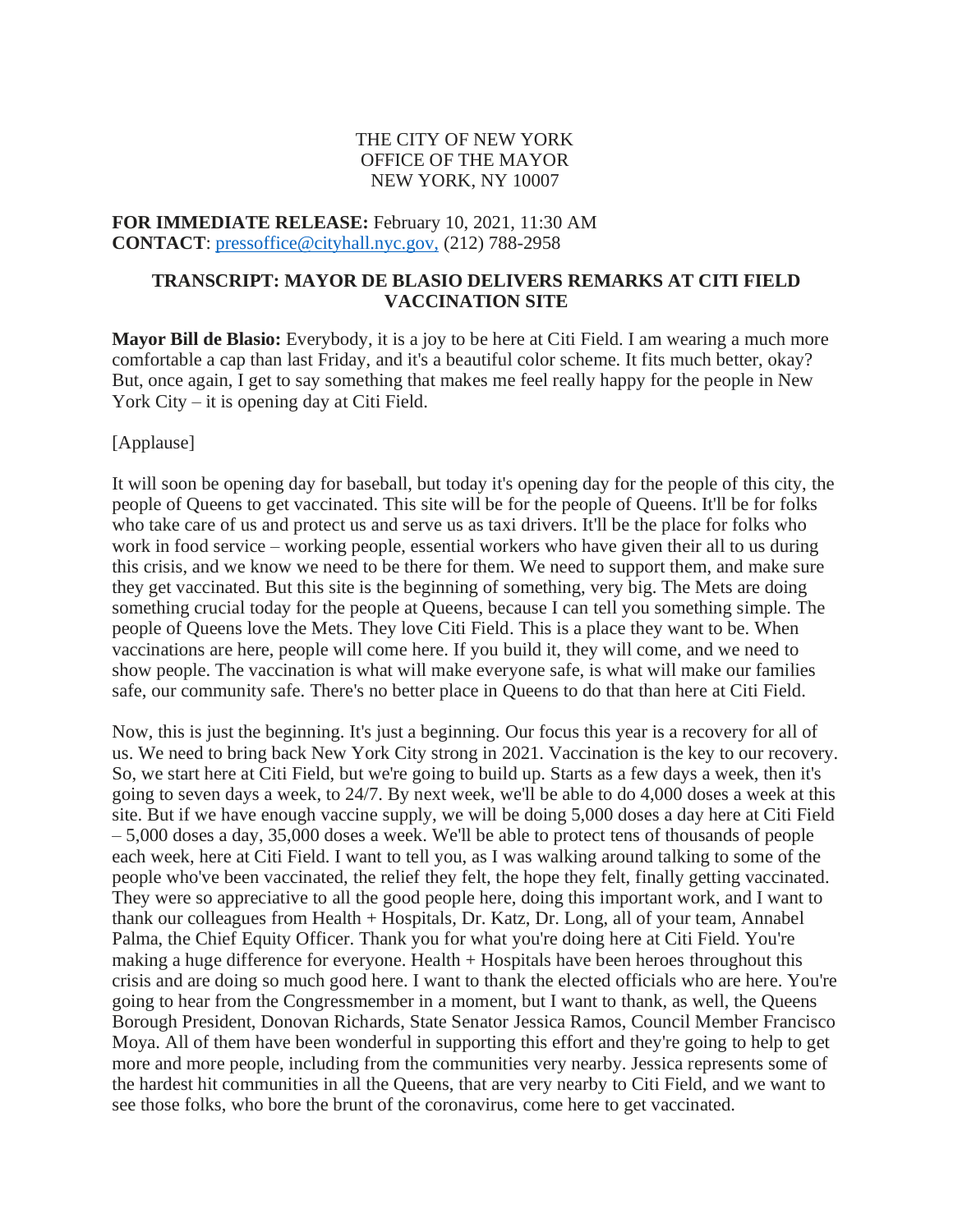We are also joined by two of the most distinguished dignitaries in all of New York City. It is an honor to be here with Mr. and Mrs. Met. Thank you.

[Applause]

Talk about celebrities, and I have a special honor of introducing someone who is doing so much with his efforts to help Queens. When we first talked about helping the people of Queens, he said, yes, I'm ready, and he's providing help to small businesses that need it. When we talked about vaccination, he said, yes, I'm ready, the Mets are ready to be a part of it. He's always there for the people at Queens, and that is refreshing. There's a lot of people that own sports teams, but not every one of them helps the community they're in. So, I like to see a team owner who cares about the people of Queens. That's the way it should be. My pleasure to introduce Steve Cohen.

[Applause]

 $\lceil \dots \rceil$ 

**Mayor:** Did you just coin that phrase, now? That was really good. That was very good. Yeah, I'm really impressed. You're an innovator. The Congressmember had to leave, but I want you to hear from the Borough President to talk about what this means to the people at Queens to have this amazing site just for the people of Queens, so we can reach deep into communities and make sure everyone is safe. Borough President of Queens Donovan Richards.

[Applause]

 $[\dots]$ 

**Mayor:** Thank you. A couple of words in Spanish, and then we'll take a few questions.

[Mayor de Blasio speaks in Spanish]

With that, let's take a few questions. Yes?

**Question:** Yes, can you tell us the exact number of doses that are being administered daily here, and if [inaudible] the state is going to be getting from the Biden administration will trickle down to New York City?

**Mayor:** Yes. Right now, I'm going to check with Mitch and Ted – 250 today. That's going to go up until next week, it'll be 4,000 a week. What we want to get to is 5,000 a day, 35,000 a week. If we get more supply, that's what we'll be able to hit with this facility on a 24/7 basis. Yes?

**Question:** Yeah, I'd like to ask you when people can really get an appointment because we have been talking to a lot of people here. They are feeling frustrated and even disrespected because. they have been trying to get an appointment, and there are not any appointments available?

**Mayor:** Because we don't have enough supply to get the number of appointments we want to. I want Annabel Palma to come forward if she's – or is she maybe over there. She's over here,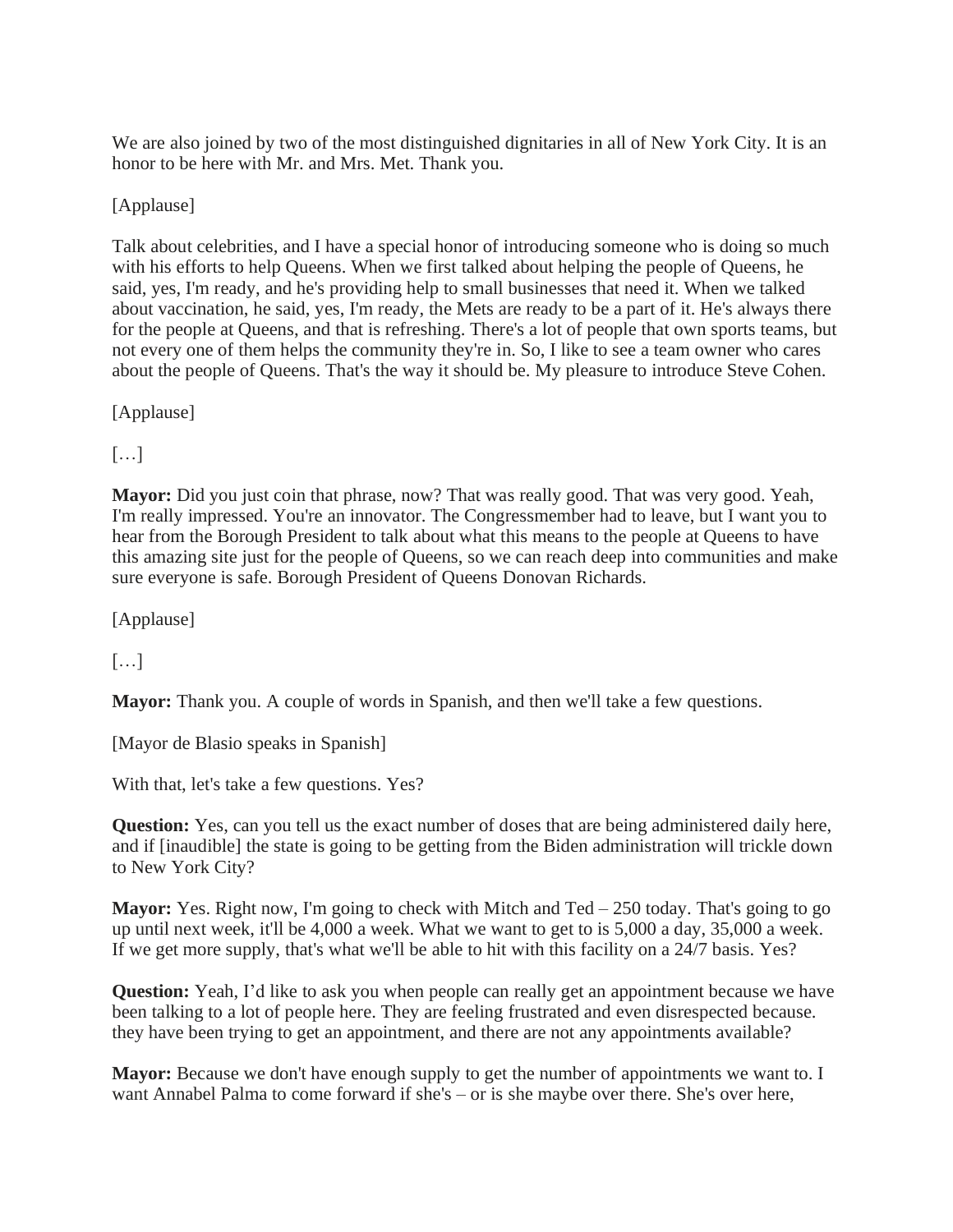good, and say – you can say in both English and Spanish. But just, right now, this is a beginning. Over the next week, so it can be more and more, people need to keep signing up. Whether it's this site or any other site. There will be more vaccine each week, and we're also going to have people out here to help sign people up. But you can't just come here and get walk in. You have to have an appointment in advance. We don't want lines of people. That's not safe, but if people come here that will be navigators to help them sign up for a future appointment.

[Chief Equity Officer Annabel Palma speaks in Spanish]

**Mayor:** Okay. Hold on, hold on for everyone who shows up here, we're going to sign them up for an appointment, but people cannot – again, really important for folks to understand, this is true for Yankee Stadium too. You can't show up and walk in and get an appointment. You can get a future appointment and we'll have people starting right now and Annabel Palma will lead the effort with a group of people over here right now, in English, Spanish, whatever language they speak, to sign them up for an appointment, but we've got to get more supply from the federal government and the state government. This is the key point. New York City deserves more supply. We could be doing half a million people a week, if we had to supply. A few more. Yes?

**Question:** Mayor how much of a say do you have in how much [inaudible] expand eligibility, and do you think it was wise to expand eligibility on Monday, this coming Monday, to so many more people, including myself now, I have asthma, I can get it, when there are people here 70 years could have been struggling to get to an appointment. Do you think it was increase eligibility now?

**Mayor:** There has to be really clear verification proof that someone has a serious condition. I have asthma too, but it's not serious asthma. There's no way in the world I should be given priority, but someone who has very serious asthma is in danger right now. Someone who has heart disease is in danger right now. It's absolutely right to say, there are people who need it desperately, but we have to get proof to make sure those are the folks who really deserve it. Just a few more. Yes?

**Question:** [Inaudible]

**Mayor:** No, not at all.

**Question:** Thank you, Mayor. First off, congratulations.

**Mayor:** Thank you.

**Question:** Second, talk about – the announcement was a month ago, and now we have the opening as opposed to say, Yankee Stadium [inaudible]. What does it say the [inaudible] of state supported mega-site have been operating –

**Mayor:** It says we've got to change the approach. The City of New York, 8.5 million people, we would be the 12th largest state in the nation by population. We've got to stop this game of not knowing how much supply we're going to have. We need a direct allotment of supply that we can depend on. Mayors all over the country saying this too. We're not getting the supply on a